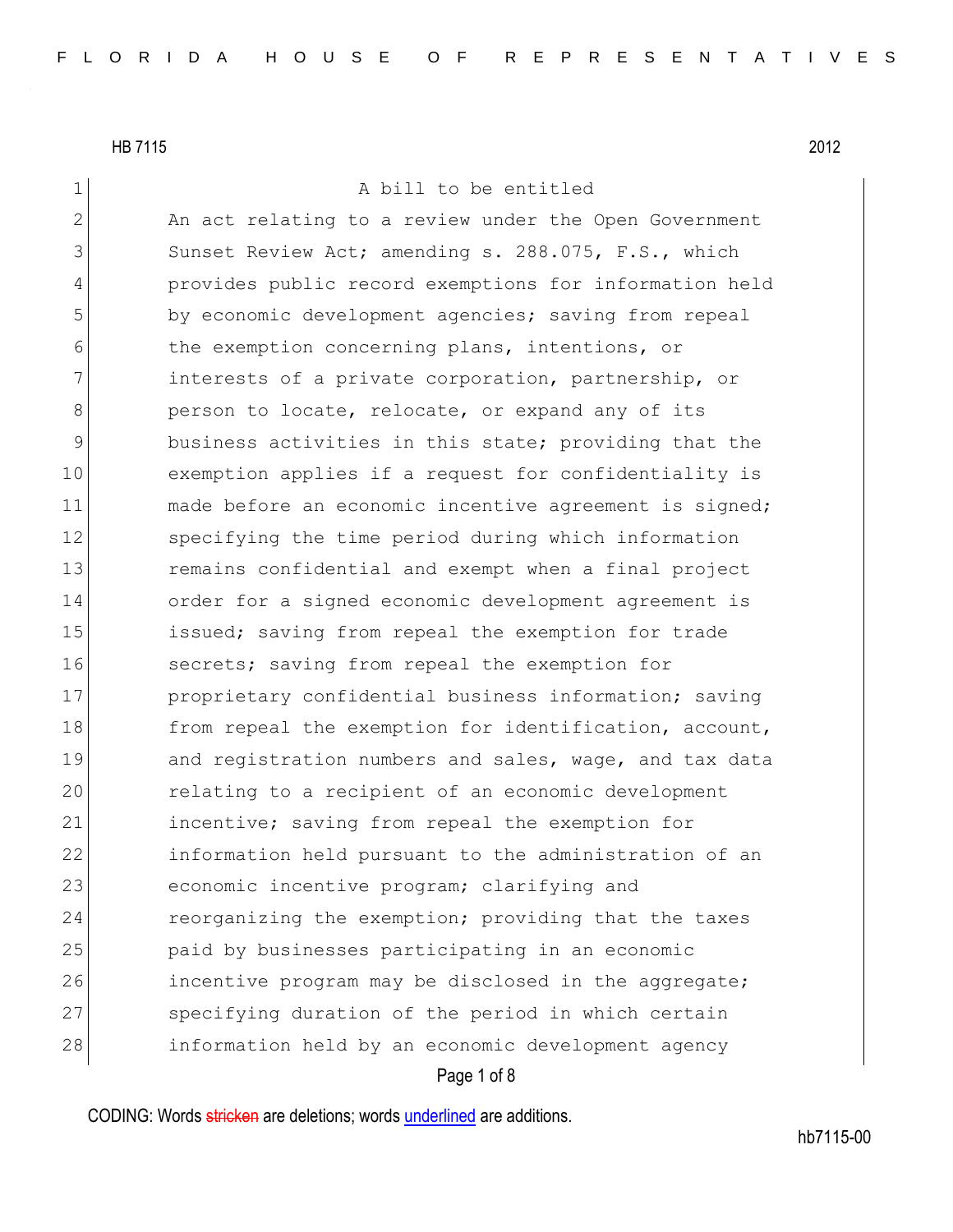| 29 | relating to a specific business participating in an              |
|----|------------------------------------------------------------------|
| 30 | economic development program remains confidential and            |
| 31 | exempt; removing the scheduled repeal of the                     |
| 32 | exemptions; providing an effective date.                         |
| 33 |                                                                  |
| 34 | Be It Enacted by the Legislature of the State of Florida:        |
| 35 |                                                                  |
| 36 | Section 1. Section 288.075, Florida Statutes, is amended         |
| 37 | to read:                                                         |
| 38 | 288.075 Confidentiality of records.-                             |
| 39 | DEFINITIONS. - As used in this section, the term:<br>(1)         |
| 40 | "Economic development agency" means:<br>(a)                      |
| 41 | The Department of Economic Opportunity;<br>1.                    |
| 42 | Any industrial development authority created in<br>2.            |
| 43 | accordance with part III of chapter 159 or by special law;       |
| 44 | Space Florida created in part II of chapter 331;<br>3.           |
| 45 | The public economic development agency of a county or<br>4.      |
| 46 | municipality or, if the county or municipality does not have a   |
| 47 | public economic development agency, the county or municipal      |
| 48 | officers or employees assigned the duty to promote the general   |
| 49 | business interests or industrial interests of that county or     |
| 50 | municipality or the responsibilities related thereto;            |
| 51 | Any research and development authority created in<br>5.          |
| 52 | accordance with part V of chapter 159; or                        |
| 53 | Any private agency, person, partnership, corporation,<br>6.      |
| 54 | or business entity when authorized by the state, a municipality, |
| 55 | or a county to promote the general business interests or         |
| 56 | industrial interests of the state or that municipality or        |
|    | Page 2 of 8                                                      |

CODING: Words stricken are deletions; words underlined are additions.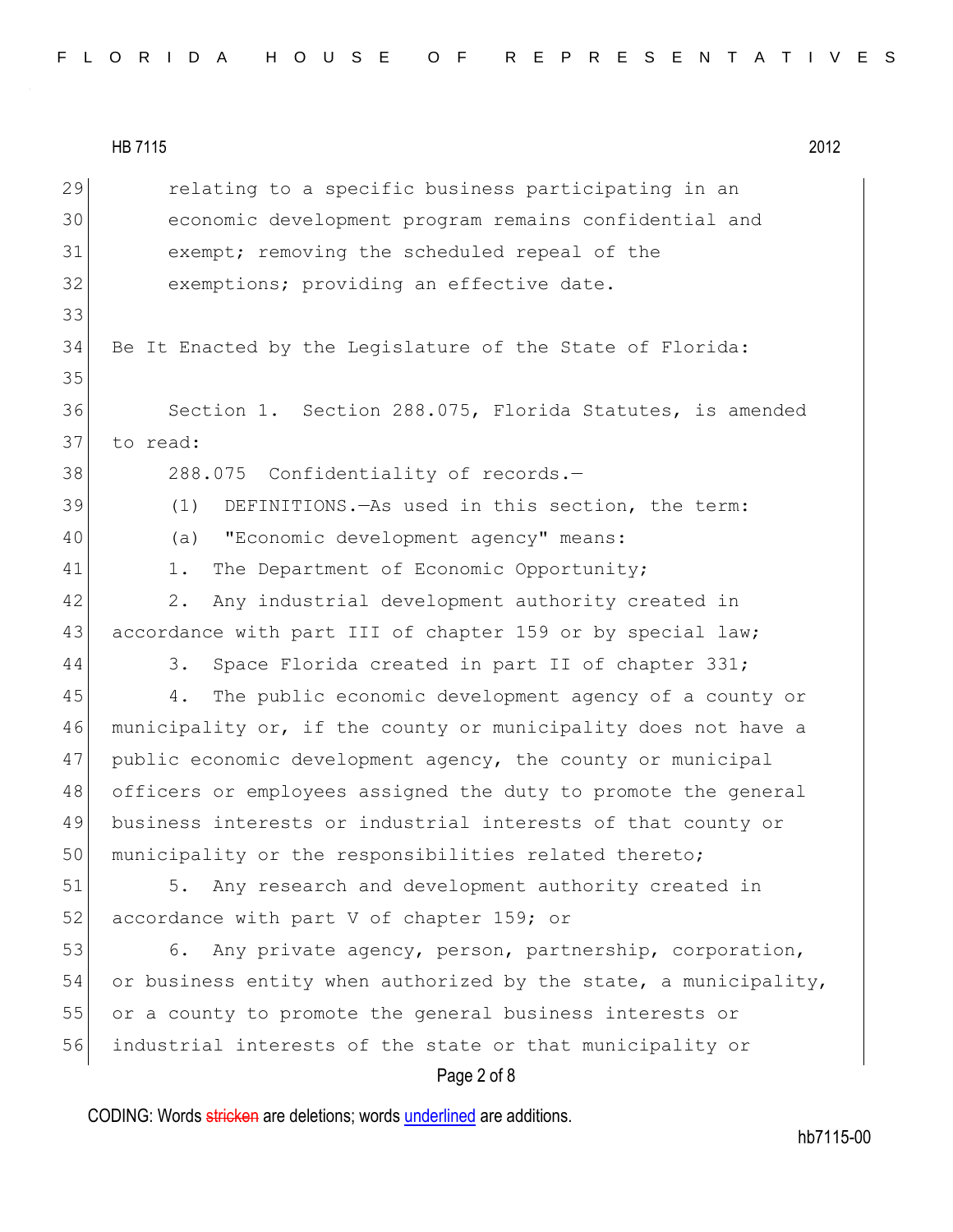57 county.

58 (b) "Proprietary confidential business information" means 59 information that is owned or controlled by the corporation, 60 partnership, or person requesting confidentiality under this 61 section; that is intended to be and is treated by the 62 corporation, partnership, or person as private in that the 63 disclosure of the information would cause harm to the business 64 operations of the corporation, partnership, or person; that has 65 | not been disclosed unless disclosed pursuant to a statutory 66 provision, an order of a court or administrative body, or a 67 private agreement providing that the information may be released 68 to the public; and that is information concerning: 69 1. Business plans.

70 2. Internal auditing controls and reports of internal 71 auditors.

72 3. Reports of external auditors for privately held 73 companies.

74 (c) "Trade secret" has the same meaning as in s. 688.002. 75 (2) PLANS, INTENTIONS, AND INTERESTS.—

76 (a)1. If Upon written request from a private corporation, 77 partnership, or person requests in writing before an economic 78 incentive agreement is signed that, information held by an 79 economic development agency maintain the confidentiality of 80 information concerning plans, intentions, or interests of such 81 private corporation, partnership, or person to locate, relocate, 82 or expand any of its business activities in this state, the 83 information is confidential and exempt from s. 119.07(1) and s. 84 24(a), Art. I of the State Constitution for 12 months after the

# Page 3 of 8

CODING: Words stricken are deletions; words underlined are additions.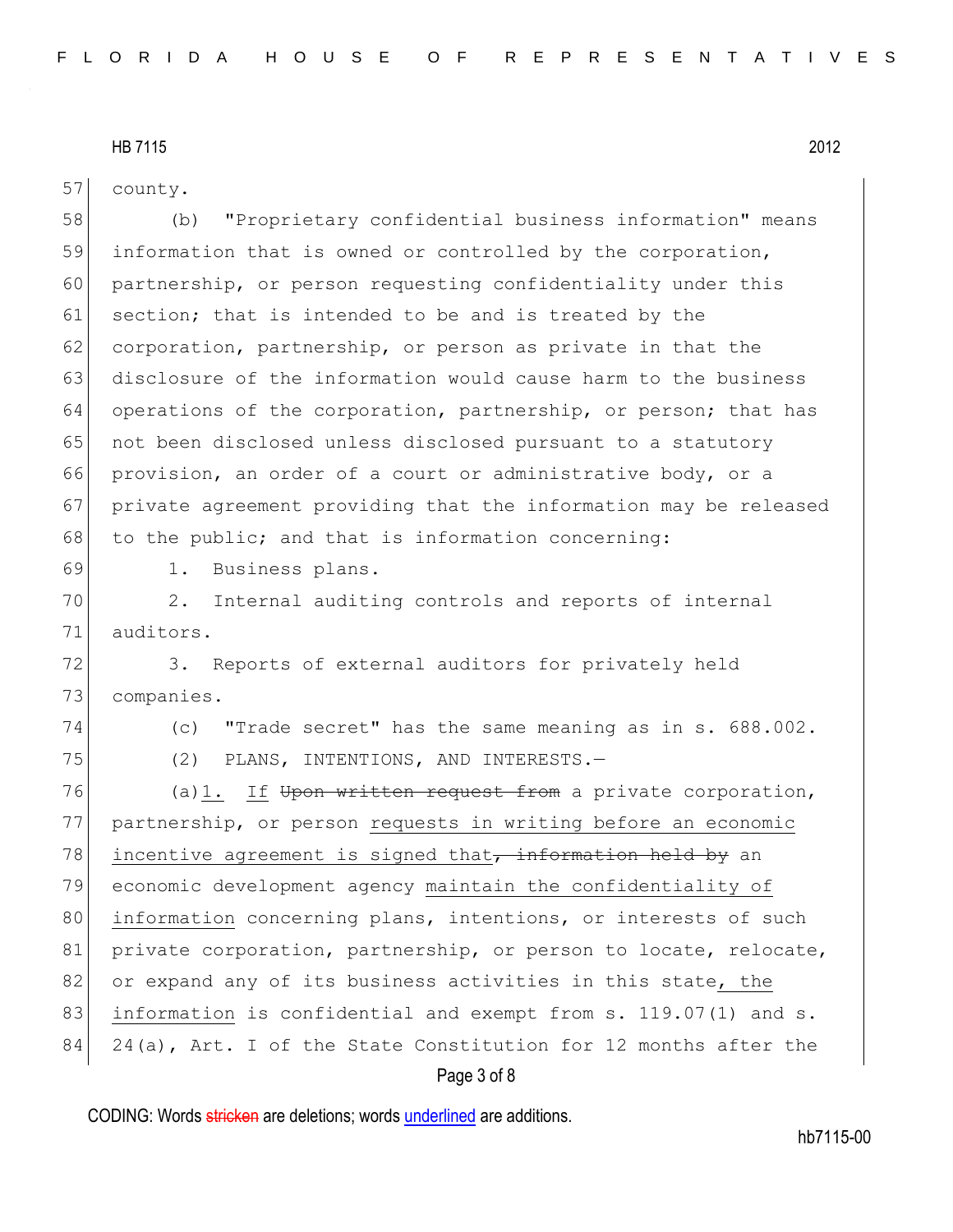85 date an economic development agency receives a request for 86 confidentiality or until the information is otherwise disclosed, 87 whichever occurs first.

88  $\vert$  2.  $\vert$  2. An economic development agency may extend the period 89 of confidentiality specified in subparagraph 1. paragraph (a) 90 for up to an additional 12 months upon written request from the 91 private corporation, partnership, or person who originally 92 requested confidentiality under this section and upon a finding 93 by the economic development agency that such private 94 corporation, partnership, or person is still actively 95 considering locating, relocating, or expanding its business 96 activities in this state. Such a request for an extension in the 97 period of confidentiality must be received prior to the 98 expiration of any confidentiality originally provided under 99 subparagraph 1. this section.

100

101 However, if a final project order for a signed economic 102 development agreement is issued, then the information shall 103 remain confidential and exempt for 180 days after the final 104 project order is issued, until a date specified in the final 105 project order, or until the information is otherwise disclosed, 106 whichever occurs first.

107 (b)  $\left\{e\right\}$  A public officer or employee may not enter into a 108 binding agreement with any corporation, partnership, or person 109 who has requested confidentiality of information under this 110 subsection until 90 days after the information is made public 111 unless:

Page 4 of 8 112 1. The public officer or employee is acting in an official

CODING: Words stricken are deletions; words underlined are additions.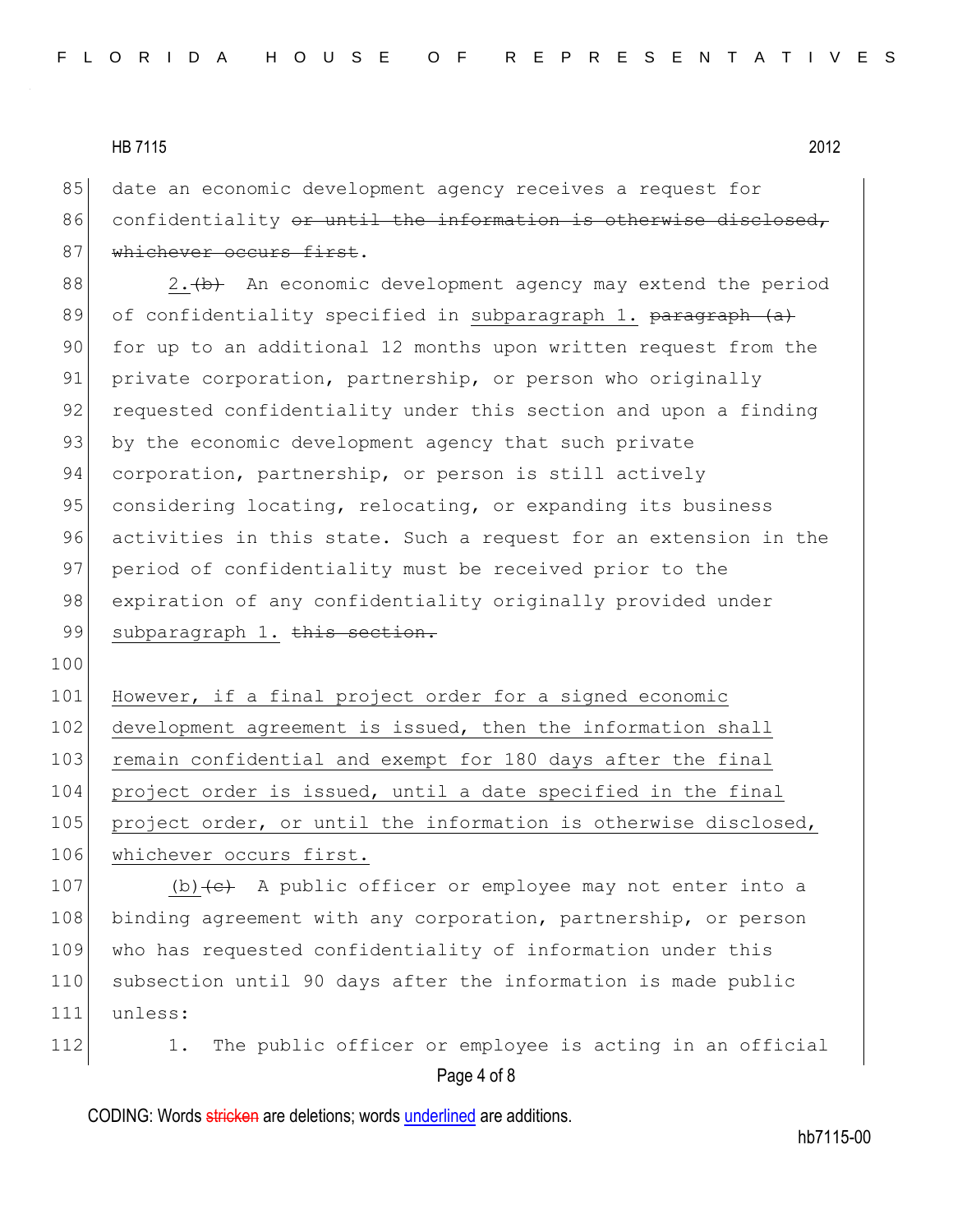113 capacity;

114 2. The agreement does not accrue to the personal benefit 115 of such public officer or employee; and

116 3. In the professional judgment of the officer or 117 employee, the agreement is necessary to effectuate an economic 118 development project.

119 (3) TRADE SECRETS.—Trade secrets held by an economic 120 development agency are confidential and exempt from s. 119.07(1) 121 and s. 24(a), Art. I of the State Constitution.

122 (4) PROPRIETARY CONFIDENTIAL BUSINESS INFORMATION. 123 Proprietary confidential business information held by an 124 economic development agency is confidential and exempt from s. 125 119.07(1) and s. 24(a), Art. I of the State Constitution, until 126 such information is otherwise publicly available or is no longer 127 treated by the proprietor as proprietary confidential business 128 information.

129 (5) IDENTIFICATION, ACCOUNT, AND REGISTRATION NUMBERS. - A federal employer identification number, unemployment compensation account number, or Florida sales tax registration number held by an economic development agency is confidential 133 and exempt from s.  $119.07(1)$  and s.  $24(a)$ , Art. I of the State Constitution.

135 (6) ECONOMIC INCENTIVE PROGRAMS.-

136 (a) The following information held by an economic 137 development agency pursuant to the administration of an economic 138 incentive program for qualified businesses is confidential and 139 exempt from s. 119.07(1) and s. 24(a), Art. I of the State 140 Constitution for a period not to exceed the duration of the

# Page 5 of 8

CODING: Words stricken are deletions; words underlined are additions.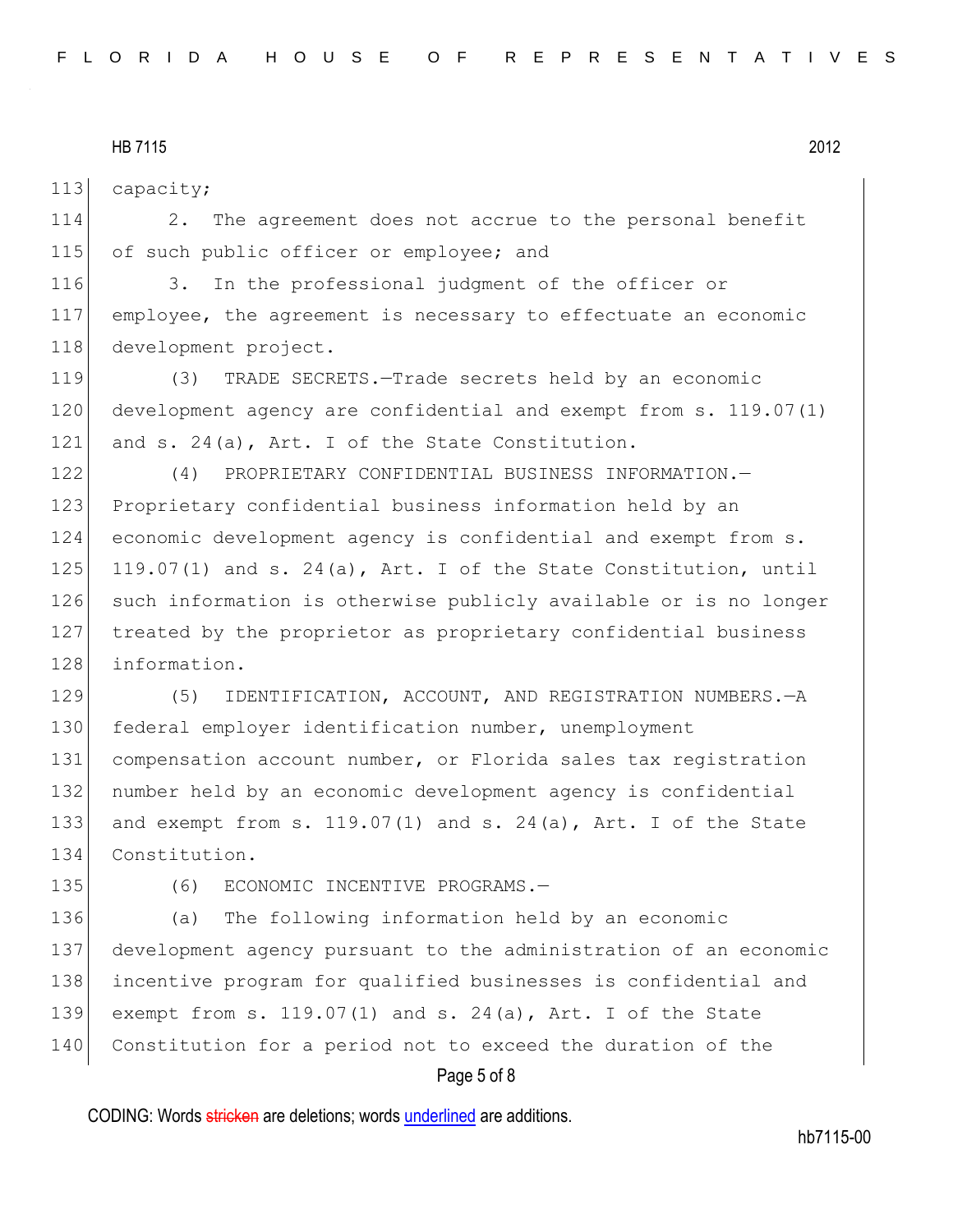141 incentive agreement, including an agreement authorizing a tax 142 refund or tax credit, or upon termination of the incentive 143 agreement:

144 1. The percentage of the business's sales occurring 145 outside this state and, for businesses applying under s. 288.1045, the percentage of the business's gross receipts derived from Department of Defense contracts during the 5 years immediately preceding the date the business's application is submitted.

150  $\vert$  2. The anticipated wages for the project jobs that the 151 business plans to create, as reported on the application for 152 certification.

153 2.3. The average wage actually paid by the business for 154 those jobs created by the project or An individual employee's 155 personal identifying information that which is held as evidence 156 of the achievement or nonachievement of the wage requirements of 157 the tax refund, tax credit, or incentive agreement programs or 158 of the job creation requirements of such programs.

159  $3.4$ . The amount of:

160 a. Taxes on sales, use, and other transactions paid 161 pursuant to chapter 212;

162 b. Corporate income taxes paid pursuant to chapter 220; 163 c. Intangible personal property taxes paid pursuant to 164 chapter 199;

165 d. Insurance premium taxes paid pursuant to chapter 624; 166 e. Excise taxes paid on documents pursuant to chapter 201; 167 f. Ad valorem taxes paid, as defined in s. 220.03(1); or 168 g. State communications services taxes paid pursuant to

# Page 6 of 8

CODING: Words stricken are deletions; words underlined are additions.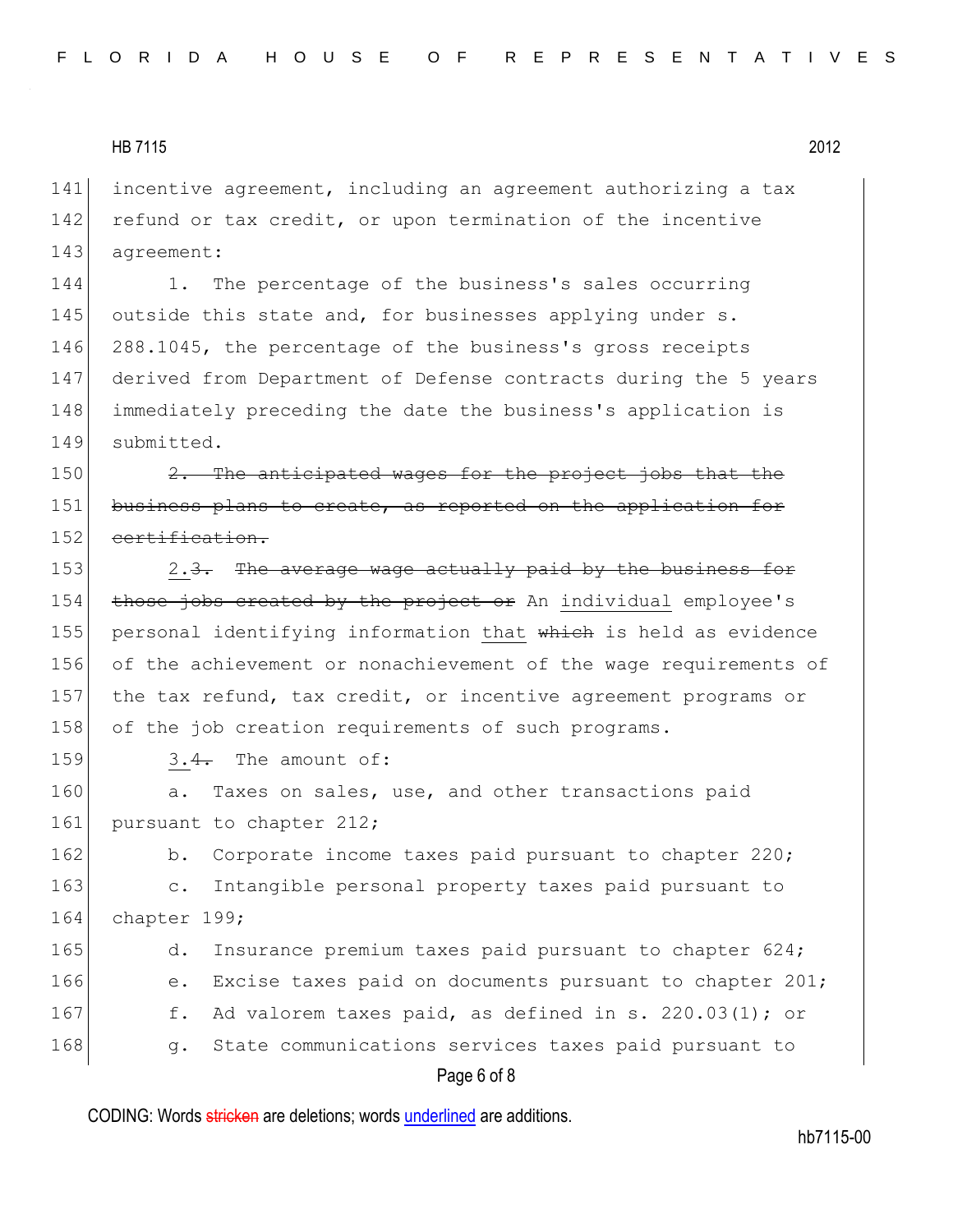| 169 | chapter 202.                                                     |
|-----|------------------------------------------------------------------|
| 170 |                                                                  |
| 171 | However, an economic development agency may disclose in the      |
| 172 | annual incentives report required under s. 288.907 the aggregate |
| 173 | amount of each tax identified in this subparagraph and paid by   |
| 174 | all businesses participating in each economic incentive program. |
| 175 | $(b)$ 1. The following information held by an economic           |
| 176 | development agency relating to a specific business participating |
| 177 | in an economic incentive program is no longer confidential or    |
| 178 | exempt 180 days after a final project order for an economic      |
| 179 | incentive agreement is issued, until a date specified in the     |
| 180 | final project order, or if the information is otherwise          |
| 181 | disclosed, whichever occurs first may release:                   |
| 182 | The name Names of the qualified business businesses.<br>a.       |
| 183 | The total number of jobs the each business committed<br>b.       |
| 184 | expects to create or retain.                                     |
| 185 | The total number of jobs created or retained by the<br>$\circ$ . |
| 186 | each business.                                                   |
| 187 | Notwithstanding s. 213.053(2), the amount of tax<br>d.           |
| 188 | refunds, tax credits, or incentives awarded to, and claimed by,  |
| 189 | or, if applicable, refunded to the state by the each business.   |
| 190 | The anticipated total annual wages of employees the<br>е.        |
| 191 | business committed to hire or retain.                            |
| 192 | For a business applying for certification under s.<br>2.         |
| 193 | 288.1045 which is based on obtaining a new Department of Defense |
| 194 | contract, the total number of jobs expected and the amount of    |
| 195 | tax refunds claimed may not be released until the new Department |
| 196 | of Defense contract is awarded.                                  |
|     |                                                                  |

# Page 7 of 8

CODING: Words stricken are deletions; words underlined are additions.